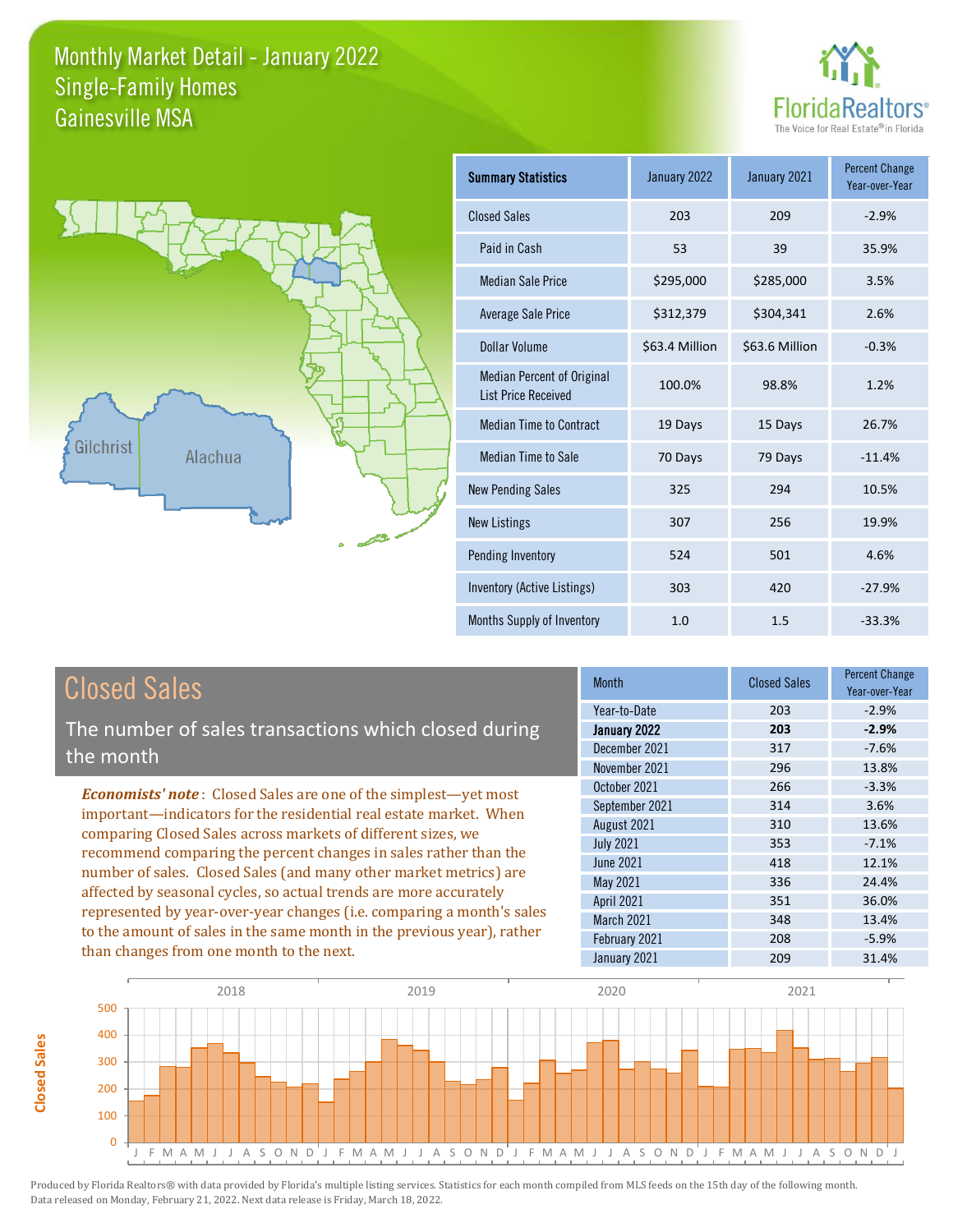

| Cash Sales                                                                      | <b>Month</b>      | <b>Cash Sales</b> | <b>Percent Change</b><br>Year-over-Year |
|---------------------------------------------------------------------------------|-------------------|-------------------|-----------------------------------------|
|                                                                                 | Year-to-Date      | 53                | 35.9%                                   |
| The number of Closed Sales during the month in which                            | January 2022      | 53                | 35.9%                                   |
| buyers exclusively paid in cash                                                 | December 2021     | 67                | 13.6%                                   |
|                                                                                 | November 2021     | 64                | 8.5%                                    |
|                                                                                 | October 2021      | 57                | 14.0%                                   |
|                                                                                 | September 2021    | 53                | 1.9%                                    |
| <b>Economists' note</b> : Cash Sales can be a useful indicator of the extent to | August 2021       | 67                | 34.0%                                   |
| which investors are participating in the market. Why? Investors are             | <b>July 2021</b>  | 71                | 20.3%                                   |
| far more likely to have the funds to purchase a home available up front,        | June 2021         | 95                | 43.9%                                   |
| whereas the typical homebuyer requires a mortgage or some other                 | May 2021          | 73                | 102.8%                                  |
| form of financing. There are, of course, many possible exceptions, so           | <b>April 2021</b> | 73                | 52.1%                                   |

this statistic should be interpreted with care.

| November 2021    | 64 | 8.5%     |
|------------------|----|----------|
| October 2021     | 57 | 14.0%    |
| September 2021   | 53 | 1.9%     |
| August 2021      | 67 | 34.0%    |
| <b>July 2021</b> | 71 | 20.3%    |
| <b>June 2021</b> | 95 | 43.9%    |
| May 2021         | 73 | 102.8%   |
| April 2021       | 73 | 52.1%    |
| March 2021       | 76 | 22.6%    |
| February 2021    | 48 | $-14.3%$ |
| January 2021     | 39 | $-9.3%$  |
|                  |    |          |



### Cash Sales as a Percentage of Closed Sales

The percentage of Closed Sales during the month which were Cash Sales

*Economists' note* : This statistic is simply another way of viewing Cash Sales. The remaining percentages of Closed Sales (i.e. those not paid fully in cash) each month involved some sort of financing, such as mortgages, owner/seller financing, assumed loans, etc.

| <b>Month</b>      | <b>Percent of Closed</b> | <b>Percent Change</b> |
|-------------------|--------------------------|-----------------------|
|                   | Sales Paid in Cash       | Year-over-Year        |
| Year-to-Date      | 26.1%                    | 39.6%                 |
| January 2022      | 26.1%                    | 39.6%                 |
| December 2021     | 21.1%                    | 22.7%                 |
| November 2021     | 21.6%                    | $-4.8%$               |
| October 2021      | 21.4%                    | 17.6%                 |
| September 2021    | 16.9%                    | $-1.7%$               |
| August 2021       | 21.6%                    | 18.0%                 |
| <b>July 2021</b>  | 20.1%                    | 29.7%                 |
| <b>June 2021</b>  | 22.7%                    | 28.2%                 |
| May 2021          | 21.7%                    | 63.2%                 |
| April 2021        | 20.8%                    | 11.8%                 |
| <b>March 2021</b> | 21.8%                    | 7.9%                  |
| February 2021     | 23.1%                    | $-8.7%$               |
| January 2021      | 18.7%                    | $-30.7%$              |

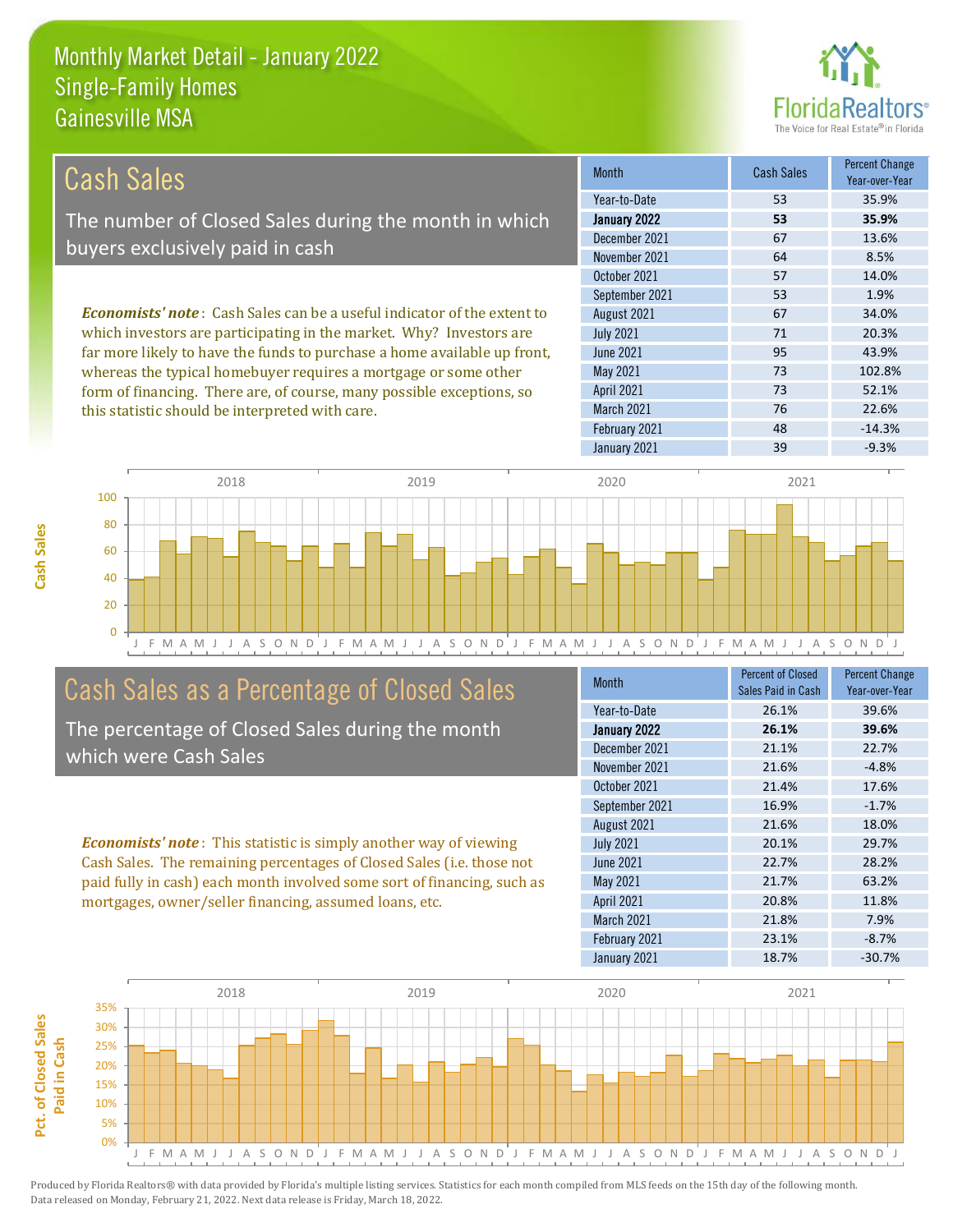

| <b>Median Sale Price</b>                                                  | <b>Month</b>      | <b>Median Sale Price</b> | <b>Percent Change</b><br>Year-over-Year |
|---------------------------------------------------------------------------|-------------------|--------------------------|-----------------------------------------|
|                                                                           | Year-to-Date      | \$295,000                | 3.5%                                    |
| The median sale price reported for the month (i.e. 50%                    | January 2022      | \$295,000                | 3.5%                                    |
|                                                                           | December 2021     | \$306,990                | 15.9%                                   |
| of sales were above and 50% of sales were below)                          | November 2021     | \$304,750                | 16.8%                                   |
|                                                                           | October 2021      | \$305,000                | 17.3%                                   |
| <b>Economists' note:</b> Median Sale Price is our preferred summary       | September 2021    | \$315,000                | 14.5%                                   |
| statistic for price activity because, unlike Average Sale Price, Median   | August 2021       | \$309,900                | 24.0%                                   |
| Sale Price is not sensitive to high sale prices for small numbers of      | <b>July 2021</b>  | \$300,000                | 17.6%                                   |
| homes that may not be characteristic of the market area. Keep in mind     | June 2021         | \$310,000                | 15.5%                                   |
| that median price trends over time are not always solely caused by        | May 2021          | \$305,500                | 28.9%                                   |
| changes in the general value of local real estate. Median sale price only | <b>April 2021</b> | \$287,000                | 17.1%                                   |
| reflects the values of the homes that sold each month, and the mix of     | <b>March 2021</b> | \$262,854                | 5.1%                                    |
| the types of homes that sell can change over time.                        | February 2021     | \$295,000                | 24.0%                                   |
|                                                                           | January 2021      | \$285,000                | 13.1%                                   |



# Average Sale Price

The average sale price reported for the month (i.e. total sales in dollars divided by the number of sales)

*Economists' note* : Usually, we prefer Median Sale Price over Average Sale Price as a summary statistic for home prices. However, Average Sale Price does have its uses—particularly when it is analyzed alongside the Median Sale Price. For one, the relative difference between the two statistics can provide some insight into the market for higher-end homes in an area.

| <b>Month</b>     | <b>Average Sale Price</b> | <b>Percent Change</b><br>Year-over-Year |
|------------------|---------------------------|-----------------------------------------|
| Year-to-Date     | \$312,379                 | 2.6%                                    |
| January 2022     | \$312,379                 | 2.6%                                    |
| December 2021    | \$344,774                 | 14.2%                                   |
| November 2021    | \$365,219                 | 22.6%                                   |
| October 2021     | \$334,673                 | 14.5%                                   |
| September 2021   | \$379,269                 | 19.4%                                   |
| August 2021      | \$330,327                 | 17.4%                                   |
| <b>July 2021</b> | \$339,065                 | 15.0%                                   |
| <b>June 2021</b> | \$339,849                 | 16.2%                                   |
| May 2021         | \$334,955                 | 23.6%                                   |
| April 2021       | \$338,166                 | 18.9%                                   |
| March 2021       | \$313,224                 | 14.2%                                   |
| February 2021    | \$326,091                 | 23.5%                                   |
| January 2021     | \$304,341                 | 10.1%                                   |



Produced by Florida Realtors® with data provided by Florida's multiple listing services. Statistics for each month compiled from MLS feeds on the 15th day of the following month. Data released on Monday, February 21, 2022. Next data release is Friday, March 18, 2022.

**Average Sale Price**

**Average Sale Price**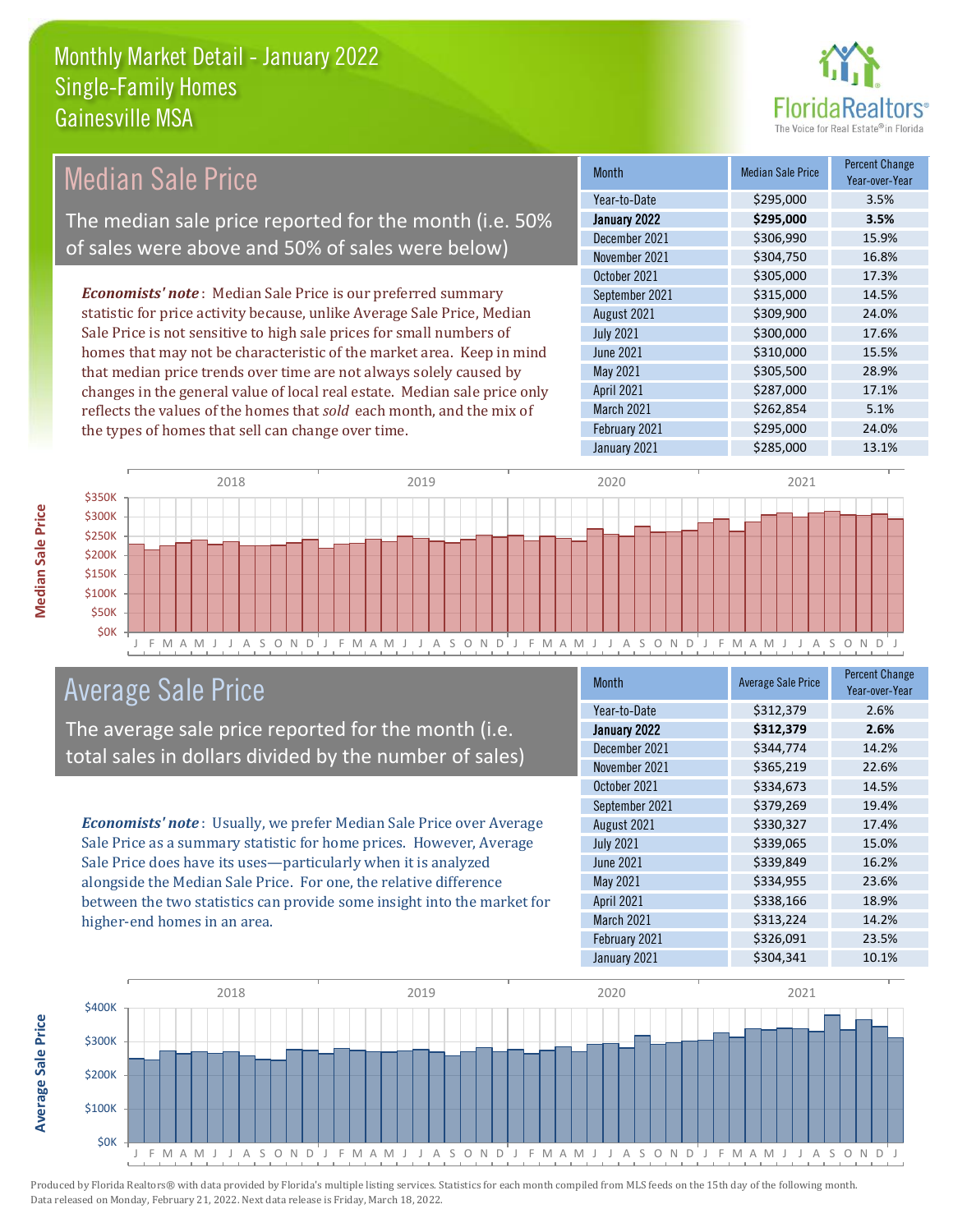

#### Dollar Volume

The sum of the sale prices for all sales which closed during the month

*Economists' note* : Dollar Volume is simply the sum of all sale prices in a given time period, and can quickly be calculated by multiplying Closed Sales by Average Sale Price. It is a strong indicator of the health of the real estate industry in a market, and is of particular interest to real estate professionals, investors, analysts, and government agencies. Potential home sellers and home buyers, on the other hand, will likely be better served by paying attention to trends in the two components of Dollar Volume (i.e. sales and prices) individually.

| <b>Month</b>      | Dollar Volume   | <b>Percent Change</b><br>Year-over-Year |
|-------------------|-----------------|-----------------------------------------|
| Year-to-Date      | \$63.4 Million  | $-0.3%$                                 |
| January 2022      | \$63.4 Million  | $-0.3%$                                 |
| December 2021     | \$109.3 Million | 5.6%                                    |
| November 2021     | \$108.1 Million | 39.6%                                   |
| October 2021      | \$89.0 Million  | 10.8%                                   |
| September 2021    | \$119.1 Million | 23.7%                                   |
| August 2021       | \$102.4 Million | 33.3%                                   |
| <b>July 2021</b>  | \$119.7 Million | 6.8%                                    |
| <b>June 2021</b>  | \$142.1 Million | 30.2%                                   |
| May 2021          | \$112.5 Million | 53.8%                                   |
| <b>April 2021</b> | \$118.7 Million | 61.8%                                   |
| March 2021        | \$109.0 Million | 29.4%                                   |
| February 2021     | \$67.8 Million  | 16.2%                                   |
| January 2021      | \$63.6 Million  | 44.8%                                   |



### Median Percent of Original List Price Received

The median of the sale price (as a percentage of the original list price) across all properties selling during the month

*Economists' note* : The Median Percent of Original List Price Received is useful as an indicator of market recovery, since it typically rises as buyers realize that the market may be moving away from them and they need to match the selling price (or better it) in order to get a contract on the house. This is usually the last measure to indicate a market has shifted from down to up, so it is what we would call a *lagging* indicator.

| <b>Month</b>     | Med. Pct. of Orig.         | <b>Percent Change</b> |
|------------------|----------------------------|-----------------------|
|                  | <b>List Price Received</b> | Year-over-Year        |
| Year-to-Date     | 100.0%                     | 1.2%                  |
| January 2022     | 100.0%                     | 1.2%                  |
| December 2021    | 98.7%                      | $-0.1%$               |
| November 2021    | 100.0%                     | 1.9%                  |
| October 2021     | 100.0%                     | 1.7%                  |
| September 2021   | 100.0%                     | 1.4%                  |
| August 2021      | 100.0%                     | 1.3%                  |
| <b>July 2021</b> | 100.0%                     | 1.7%                  |
| <b>June 2021</b> | 100.0%                     | 2.1%                  |
| May 2021         | 100.0%                     | 2.0%                  |
| April 2021       | 100.0%                     | 1.5%                  |
| March 2021       | 100.0%                     | 2.6%                  |
| February 2021    | 99.1%                      | 1.4%                  |
| January 2021     | 98.8%                      | 1.5%                  |

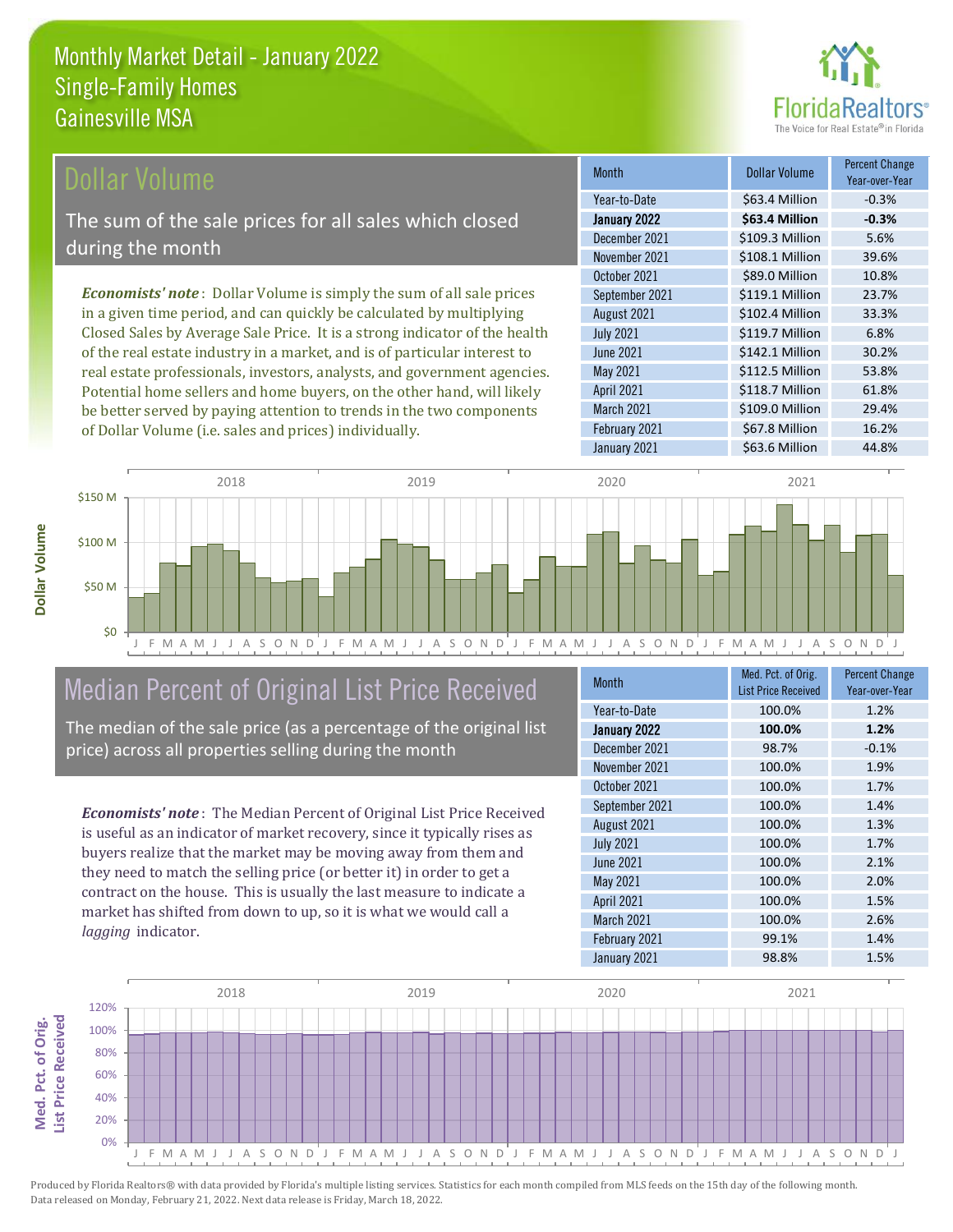

# Median Time to Contract

The median number of days between the listing date and contract date for all Closed Sales during the month

*Economists' note* : Like Time to Sale, Time to Contract is a measure of the length of the home selling process calculated for sales which closed during the month. The difference is that Time to Contract measures the number of days between the initial listing of a property and the signing of the contract which eventually led to the closing of the sale. When the gap between Median Time to Contract and Median Time to Sale grows, it is usually a sign of longer closing times and/or declining numbers of cash sales.

| <b>Month</b>     | Median Time to<br>Contract | <b>Percent Change</b><br>Year-over-Year |
|------------------|----------------------------|-----------------------------------------|
| Year-to-Date     | 19 Days                    | 26.7%                                   |
| January 2022     | 19 Days                    | 26.7%                                   |
| December 2021    | 15 Days                    | $-28.6%$                                |
| November 2021    | 16 Days                    | $-27.3%$                                |
| October 2021     | 9 Days                     | $-40.0%$                                |
| September 2021   | 10 Days                    | $-50.0%$                                |
| August 2021      | 8 Days                     | $-46.7%$                                |
| <b>July 2021</b> | 5 Days                     | $-80.8%$                                |
| <b>June 2021</b> | 7 Days                     | $-77.4%$                                |
| May 2021         | 5 Days                     | $-79.2%$                                |
| April 2021       | 7 Days                     | $-63.2%$                                |
| March 2021       | 13 Days                    | $-53.6%$                                |
| February 2021    | 14 Days                    | $-60.0%$                                |
| January 2021     | 15 Days                    | $-63.4%$                                |



### Median Time to Sale

**Median Time to** 

**Median Time to** 

The median number of days between the listing date and closing date for all Closed Sales during the month

*Economists' note* : Time to Sale is a measure of the length of the home selling process, calculated as the number of days between the initial listing of a property and the closing of the sale. *Median* Time to Sale is the amount of time the "middle" property selling this month was on the market. That is, 50% of homes selling this month took *less* time to sell, and 50% of homes took *more* time to sell. Median Time to Sale gives a more accurate picture than Average Time to Sale, which can be skewed upward by small numbers of properties taking an abnormally long time to sell.

| <b>Month</b>     | <b>Median Time to Sale</b> | <b>Percent Change</b><br>Year-over-Year |
|------------------|----------------------------|-----------------------------------------|
| Year-to-Date     | 70 Days                    | $-11.4%$                                |
| January 2022     | 70 Days                    | $-11.4%$                                |
| December 2021    | 64 Days                    | 0.0%                                    |
| November 2021    | 67 Days                    | $-2.9%$                                 |
| October 2021     | 57 Days                    | $-14.9%$                                |
| September 2021   | 61 Days                    | $-7.6%$                                 |
| August 2021      | 54 Days                    | $-15.6%$                                |
| <b>July 2021</b> | 54 Days                    | $-31.6%$                                |
| June 2021        | 56 Days                    | $-29.1%$                                |
| May 2021         | 55 Days                    | $-24.7%$                                |
| April 2021       | 54 Days                    | $-16.9%$                                |
| March 2021       | 60 Days                    | $-18.9%$                                |
| February 2021    | 65 Days                    | $-28.6%$                                |
| January 2021     | 79 Days                    | $-16.0%$                                |

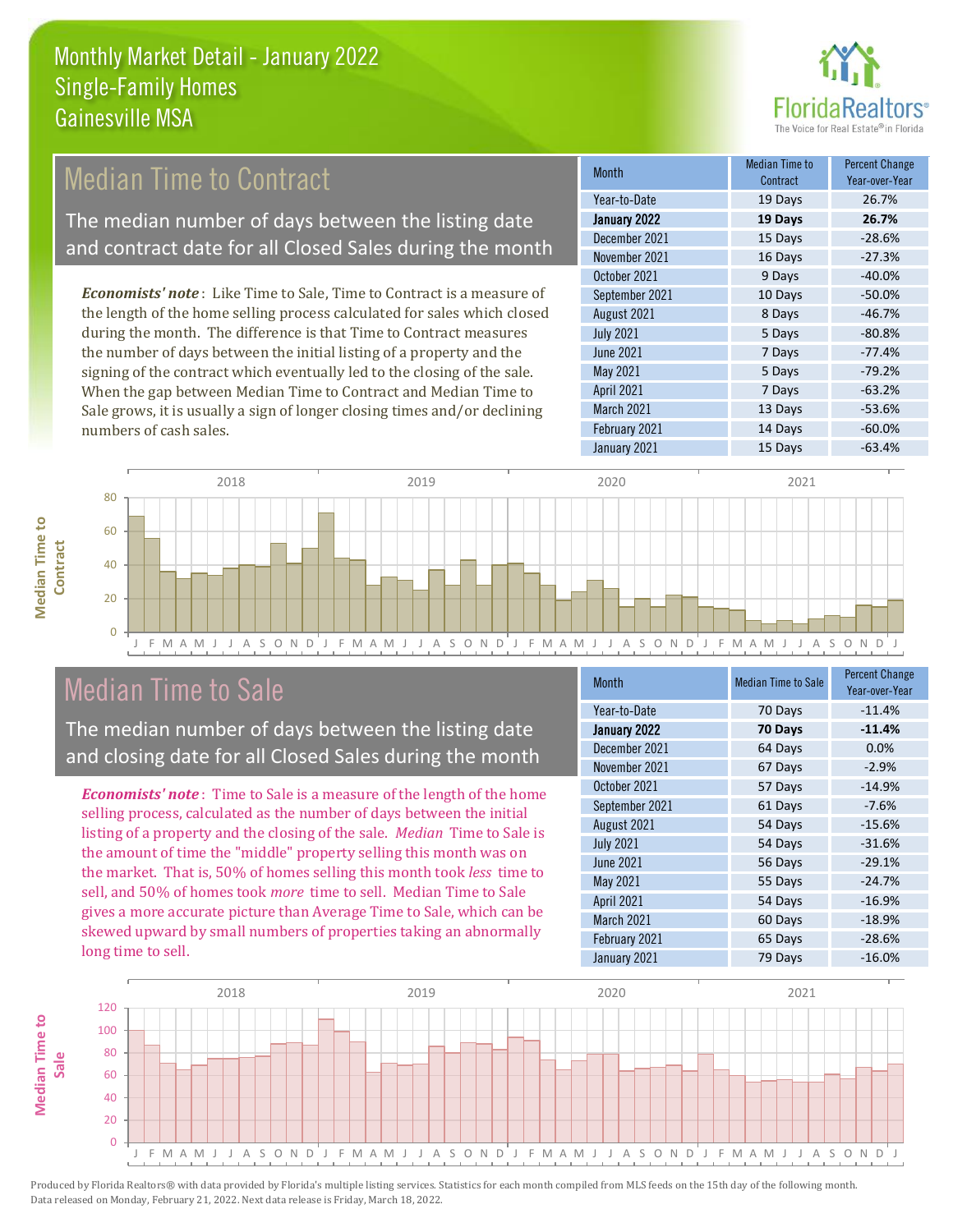

| <b>New Pending Sales</b>                                                      | <b>Month</b>      | <b>New Pending Sales</b> | <b>Percent Change</b><br>Year-over-Year |
|-------------------------------------------------------------------------------|-------------------|--------------------------|-----------------------------------------|
|                                                                               | Year-to-Date      | 325                      | 10.5%                                   |
| The number of listed properties that went under                               | January 2022      | 325                      | 10.5%                                   |
| contract during the month                                                     | December 2021     | 240                      | $-5.9%$                                 |
|                                                                               | November 2021     | 269                      | 1.9%                                    |
|                                                                               | October 2021      | 316                      | 3.9%                                    |
| <b>Economists' note:</b> Because of the typical length of time it takes for a | September 2021    | 305                      | 4.1%                                    |
| sale to close, economists consider Pending Sales to be a decent               | August 2021       | 315                      | 1.3%                                    |
| indicator of potential future Closed Sales. It is important to bear in        | <b>July 2021</b>  | 282                      | $-9.9%$                                 |
| mind, however, that not all Pending Sales will be closed successfully.        | June 2021         | 347                      | $-11.0%$                                |
| So, the effectiveness of Pending Sales as a future indicator of Closed        | May 2021          | 395                      | 0.8%                                    |
| Sales is susceptible to changes in market conditions such as the              | <b>April 2021</b> | 387                      | 31.2%                                   |



# New Listings

distressed properties for sale.

The number of properties put onto the market during the month

availability of financing for homebuyers and the inventory of

*Economists' note* : New Listings tend to rise in delayed response to increasing prices, so they are often seen as a lagging indicator of market health. As prices rise, potential sellers raise their estimations of value—and in the most recent cycle, rising prices have freed up many potential sellers who were previously underwater on their mortgages. Note that in our calculations, we take care to not include properties that were recently taken off the market and quickly relisted, since these are not really *new* listings.

| <b>Month</b>      | <b>New Listings</b> | <b>Percent Change</b><br>Year-over-Year |
|-------------------|---------------------|-----------------------------------------|
| Year-to-Date      | 307                 | 19.9%                                   |
| January 2022      | 307                 | 19.9%                                   |
| December 2021     | 220                 | $-8.3%$                                 |
| November 2021     | 230                 | 0.0%                                    |
| October 2021      | 294                 | $-5.2%$                                 |
| September 2021    | 304                 | $-5.3%$                                 |
| August 2021       | 343                 | 16.7%                                   |
| <b>July 2021</b>  | 386                 | 12.5%                                   |
| <b>June 2021</b>  | 399                 | 16.0%                                   |
| May 2021          | 420                 | 21.4%                                   |
| April 2021        | 404                 | 30.3%                                   |
| <b>March 2021</b> | 446                 | 6.2%                                    |
| February 2021     | 315                 | $-14.2%$                                |
| January 2021      | 256                 | $-15.0%$                                |

March 2021 436 58.0% February 2021 349 349 2.3%



Produced by Florida Realtors® with data provided by Florida's multiple listing services. Statistics for each month compiled from MLS feeds on the 15th day of the following month. Data released on Monday, February 21, 2022. Next data release is Friday, March 18, 2022.

**New Listings**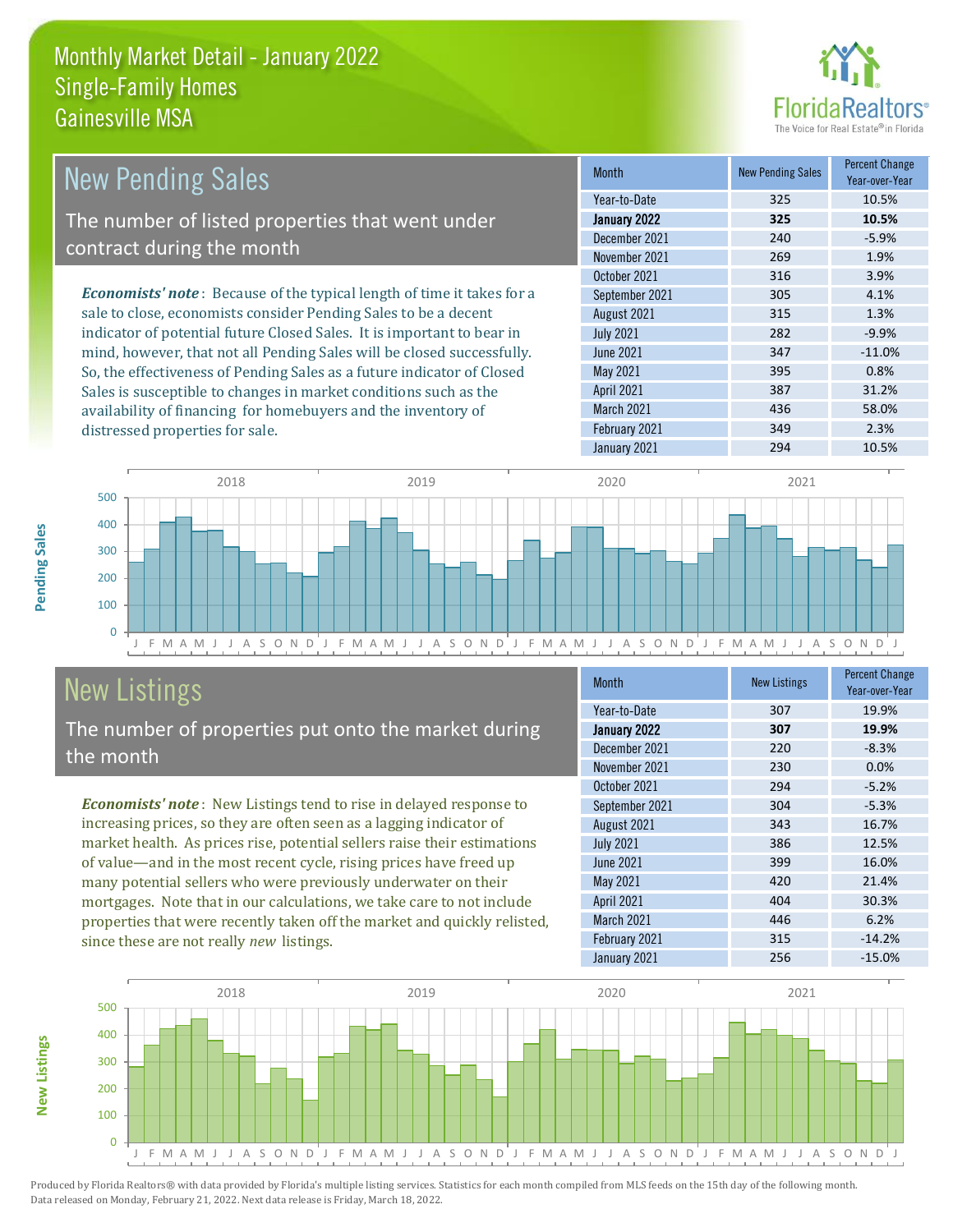

# Inventory (Active Listings) The number of property listings active at the end of the month

*Economists' note* : There are a number of ways to define and calculate Inventory. Our method is to simply count the number of active listings on the last day of the month, and hold this number to compare with the same month the following year. Inventory rises when New Listings are outpacing the number of listings that go off-market (regardless of whether they actually sell). Likewise, it falls when New Listings aren't keeping up with the rate at which homes are going off-market.

| <b>Month</b>             | Inventory | <b>Percent Change</b><br>Year-over-Year |
|--------------------------|-----------|-----------------------------------------|
| <b>YTD (Monthly Avg)</b> | 303       | $-27.9%$                                |
| January 2022             | 303       | $-27.9%$                                |
| December 2021            | 331       | $-31.0%$                                |
| November 2021            | 366       | $-29.1%$                                |
| October 2021             | 421       | $-26.1%$                                |
| September 2021           | 530       | $-12.5%$                                |
| August 2021              | 578       | $-4.8%$                                 |
| <b>July 2021</b>         | 494       | $-21.6%$                                |
| <b>June 2021</b>         | 410       | $-35.0%$                                |
| May 2021                 | 376       | $-49.1%$                                |
| April 2021               | 374       | $-54.9%$                                |
| March 2021               | 356       | $-58.4%$                                |
| February 2021            | 354       | $-52.2%$                                |
| January 2021             | 420       | $-43.0%$                                |



# Months Supply of Inventory

An estimate of the number of months it will take to deplete the current Inventory given recent sales rates

*Economists' note* : MSI is a useful indicator of market conditions. The benchmark for a balanced market (favoring neither buyer nor seller) is 5.5 months of inventory. Anything higher is traditionally a buyers' market, and anything lower is a sellers' market. There is no single accepted way of calculating MSI. A common method is to divide current Inventory by the most recent month's Closed Sales count, but this count is a usually poor predictor of future Closed Sales due to seasonal cycles. To eliminate seasonal effects, we use the 12-month average of monthly Closed Sales instead.

| <b>Month</b>             | <b>Months Supply</b> | <b>Percent Change</b><br>Year-over-Year |
|--------------------------|----------------------|-----------------------------------------|
| <b>YTD (Monthly Avg)</b> | 1.0                  | $-33.3%$                                |
| January 2022             | 1.0                  | $-33.3%$                                |
| December 2021            | 1.1                  | $-35.3%$                                |
| November 2021            | 1.2                  | $-33.3%$                                |
| October 2021             | 1.4                  | $-33.3%$                                |
| September 2021           | 1.7                  | $-22.7%$                                |
| August 2021              | 1.9                  | $-17.4%$                                |
| <b>July 2021</b>         | 1.6                  | $-30.4%$                                |
| June 2021                | 1.3                  | $-45.8%$                                |
| May 2021                 | 1.2                  | $-57.1%$                                |
| April 2021               | 1.2                  | $-60.0%$                                |
| March 2021               | 1.2                  | $-61.3%$                                |
| February 2021            | 1.2                  | $-55.6%$                                |
| January 2021             | 1.5                  | $-44.4%$                                |

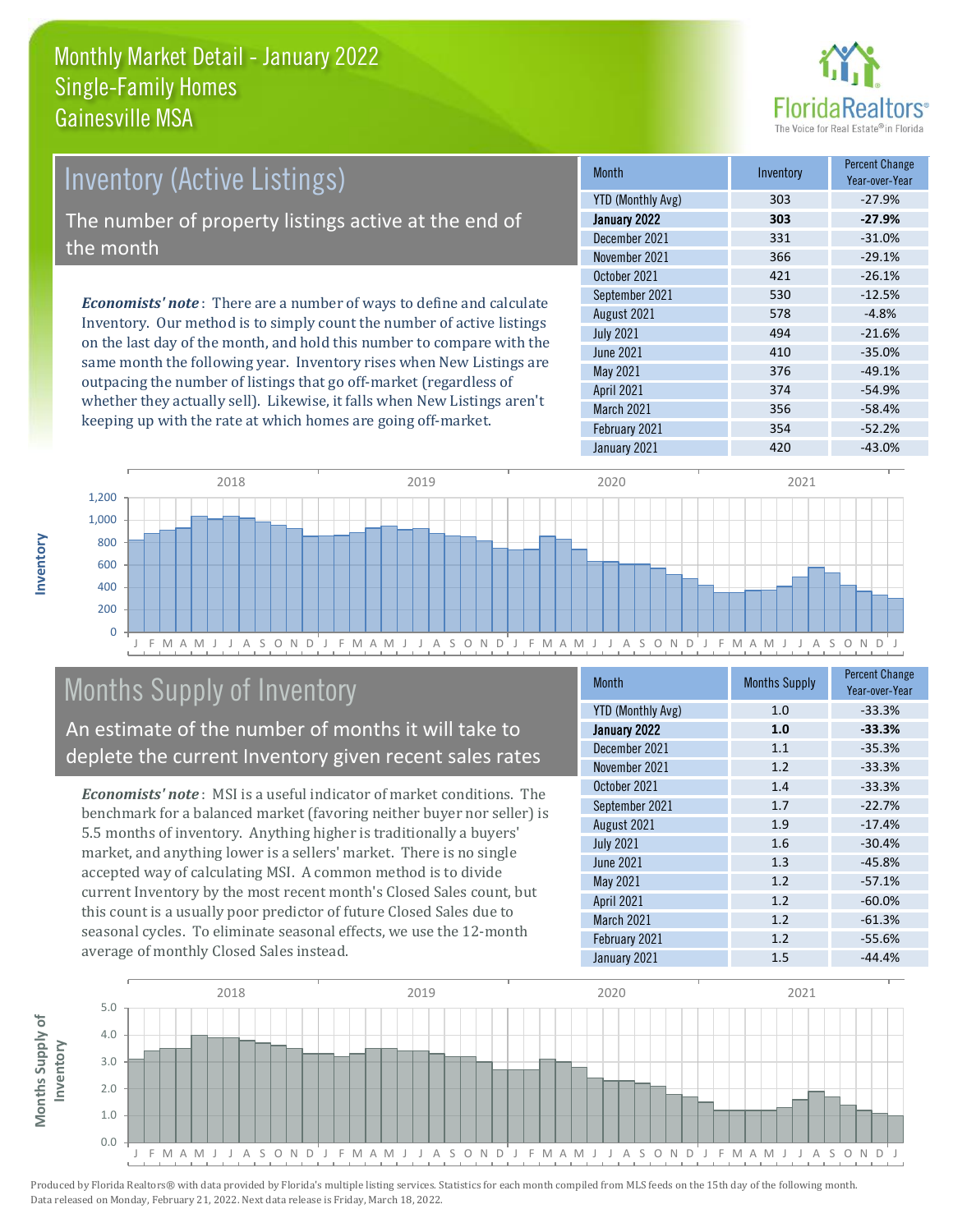

### Closed Sales by Sale Price

The number of sales transactions which closed during the month

*Economists' note:* Closed Sales are one of the simplest—yet most important—indicators for the residential real estate market. When comparing Closed Sales across markets of different sizes, we recommend comparing the percent changes in sales rather than the number of sales. Closed Sales (and many other market metrics) are affected by seasonal cycles, so actual trends are more accurately represented by year-over-year changes (i.e. comparing a month's sales to the amount of sales in the same month in the previous year), rather than changes from one month to the next.





# Median Time to Contract by Sale Price The median number of days between the listing date

and contract date for all Closed Sales during the month

*Economists' note* : Like Time to Sale, Time to Contract is a measure of the length of the home selling process calculated for sales which closed during the month. The difference is that Time to Contract measures the number of days between the initial listing of a property and the signing of the contract which eventually led to the closing of the sale. When the gap between Median Time to Contract and Median Time to Sale grows, it is usually a sign of longer closing times and/or declining numbers of cash sales.

| Sale Price            | <b>Median Time to</b><br>Contract | <b>Percent Change</b><br>Year-over-Year |
|-----------------------|-----------------------------------|-----------------------------------------|
| Less than \$50,000    | 39 Days                           | 34.5%                                   |
| \$50,000 - \$99,999   | 32 Days                           | $-54.3%$                                |
| $$100,000 - $149,999$ | 50 Days                           | 455.6%                                  |
| $$150,000 - $199,999$ | 22 Days                           | 83.3%                                   |
| \$200,000 - \$249,999 | 17 Days                           | 142.9%                                  |
| \$250,000 - \$299,999 | 7 Days                            | $-88.1%$                                |
| \$300,000 - \$399,999 | 20 Days                           | $-42.9%$                                |
| \$400,000 - \$599,999 | 11 Days                           | $-45.0%$                                |
| \$600,000 - \$999,999 | 33 Days                           | $-36.5%$                                |
| \$1,000,000 or more   | (No Sales)                        | N/A                                     |



Produced by Florida Realtors® with data provided by Florida's multiple listing services. Statistics for each month compiled from MLS feeds on the 15th day of the following month. Data released on Monday, February 21, 2022. Next data release is Friday, March 18, 2022.

**Median Time to Contract**

**Median Time to Contract**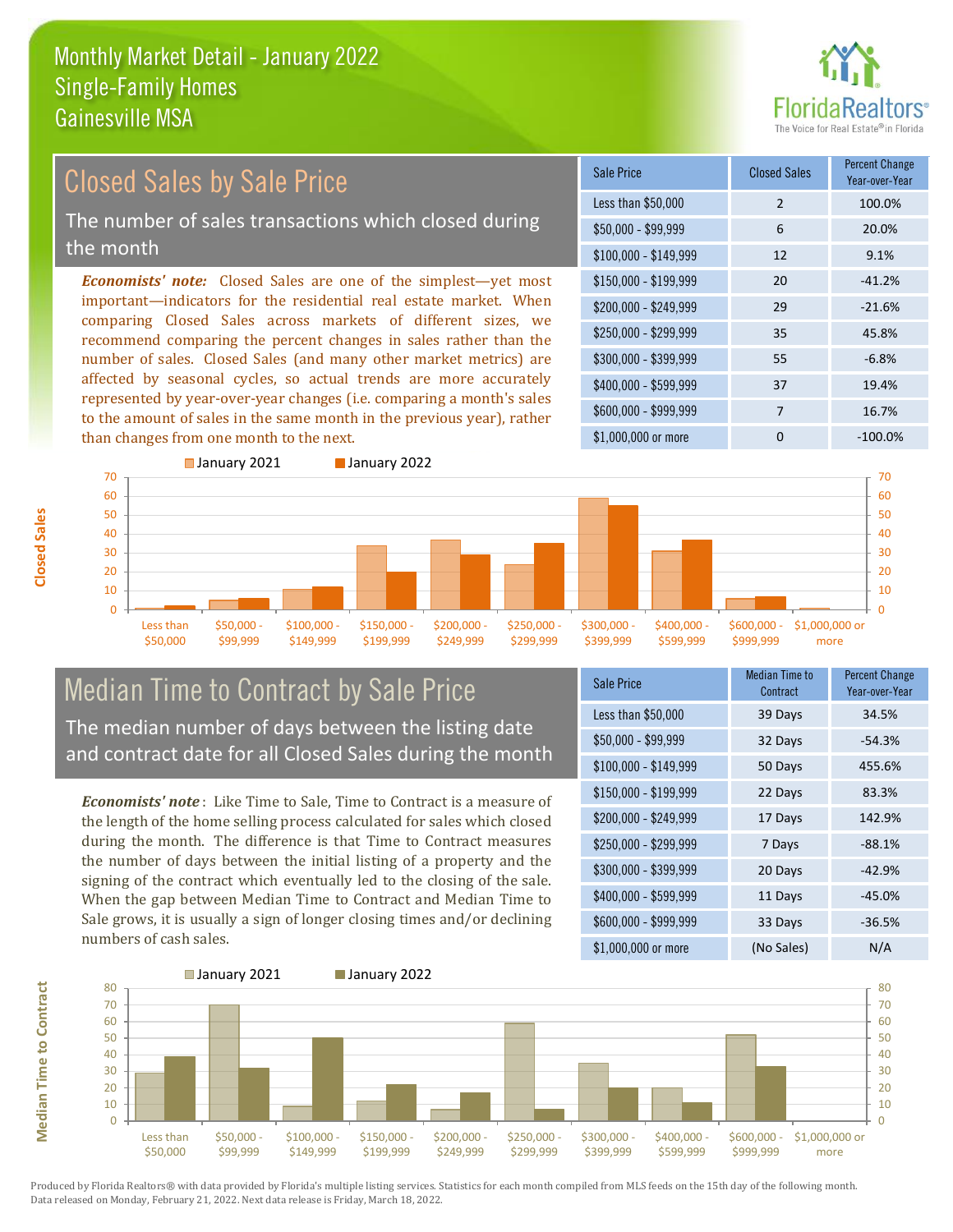

# New Listings by Initial Listing Price

The number of properties put onto the market during the month

*Economists' note:* New Listings tend to rise in delayed response to increasing prices, so they are often seen as a lagging indicator of market health. As prices rise, potential sellers raise their estimations of value—and in the most recent cycle, rising prices have freed up many potential sellers who were previously underwater on their mortgages. Note that in our calculations, we take care to not include properties that were recently taken off the market and quickly relisted, since these are not really *new* listings.

| <b>Initial Listing Price</b> | <b>New Listings</b> | <b>Percent Change</b><br>Year-over-Year |
|------------------------------|---------------------|-----------------------------------------|
| Less than \$50,000           | $\overline{2}$      | N/A                                     |
| \$50,000 - \$99,999          | 6                   | $-14.3%$                                |
| $$100,000 - $149,999$        | 13                  | 18.2%                                   |
| $$150,000 - $199,999$        | 27                  | $-32.5%$                                |
| \$200,000 - \$249,999        | 27                  | $-46.0%$                                |
| \$250,000 - \$299,999        | 50                  | 8.7%                                    |
| \$300,000 - \$399,999        | 86                  | 48.3%                                   |
| \$400,000 - \$599,999        | 65                  | 103.1%                                  |
| \$600,000 - \$999,999        | 21                  | 110.0%                                  |
| \$1,000,000 or more          | 10                  | 400.0%                                  |



#### Inventory by Current Listing Price The number of property listings active at the end of the month

*Economists' note* : There are a number of ways to define and calculate Inventory. Our method is to simply count the number of active listings on the last day of the month, and hold this number to compare with the same month the following year. Inventory rises when New Listings are outpacing the number of listings that go off-market (regardless of whether they actually sell). Likewise, it falls when New Listings aren't keeping up with the rate at which homes are going off-market.

| <b>Current Listing Price</b> | Inventory    | <b>Percent Change</b><br>Year-over-Year |
|------------------------------|--------------|-----------------------------------------|
| Less than \$50,000           | $\mathbf{1}$ | 0.0%                                    |
| $$50,000 - $99,999$          | 6            | $-66.7%$                                |
| $$100,000 - $149,999$        | 17           | $-26.1%$                                |
| $$150,000 - $199,999$        | 31           | $-34.0%$                                |
| \$200,000 - \$249,999        | 27           | $-48.1%$                                |
| \$250,000 - \$299,999        | 29           | $-47.3%$                                |
| \$300,000 - \$399,999        | 65           | $-33.7%$                                |
| \$400,000 - \$599,999        | 65           | 3.2%                                    |
| \$600,000 - \$999,999        | 38           | $-9.5%$                                 |
| \$1,000,000 or more          | 24           | 14.3%                                   |



Produced by Florida Realtors® with data provided by Florida's multiple listing services. Statistics for each month compiled from MLS feeds on the 15th day of the following month. Data released on Monday, February 21, 2022. Next data release is Friday, March 18, 2022.

**Inventory**